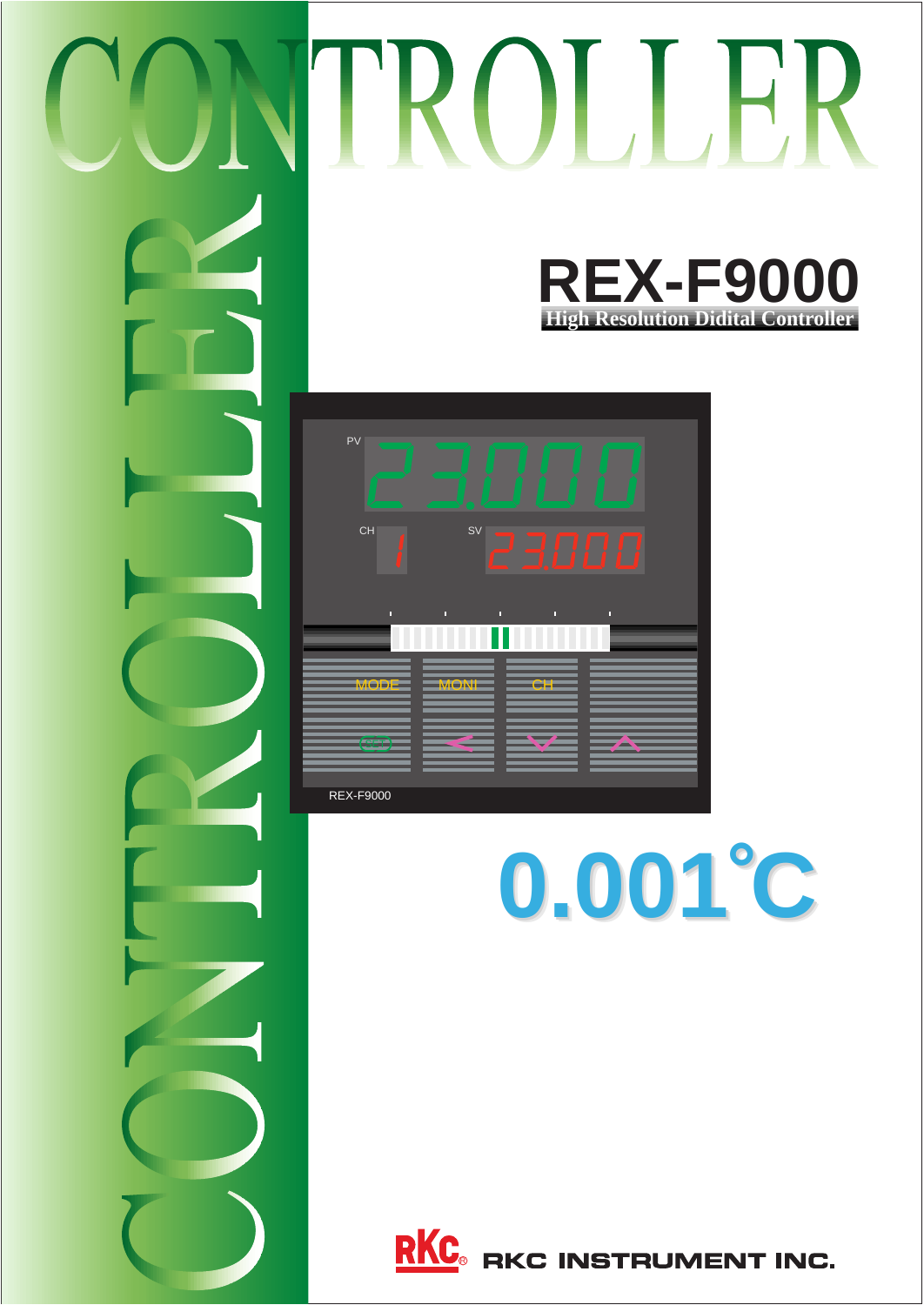

# **Specifications**

### **Performance**

Number of point : 1 point Contact input type : RUN/STOP

- 
- Input rating : Non voltage contact input
	- a) OPEN :  $500k\Omega$  or more
	- b) CLOSE :  $10\Omega$  or less

#### **Analog output (Option)** Number of output : 1 point Output types : a) Measured value (PV)

| Number of input                           | : 1 point or 2 points (2 points type : Released soon)                                |
|-------------------------------------------|--------------------------------------------------------------------------------------|
| Input                                     | : RTD : Pt100(JIS/IEC), JPt100(JIS)                                                  |
|                                           | * 3 wire system or 4 wire system                                                     |
| Input range                               | $: 0.000 - 50.000^{\circ}$ C                                                         |
| Sampling time                             | $: 0.1$ sec                                                                          |
|                                           | Influence of input lead: Less than $0.04^{\circ}$ C * Less than 10 $\Omega$ per wire |
| Action at input break: Up scale           |                                                                                      |
| Action at input short circuit: Down scale |                                                                                      |
| PV bias                                   | : -19.999 ~ 19.999°C                                                                 |
| Digital filter                            | $: 0.1 \sim 100.0$ sec (No filter when 0.0 is set)                                   |
|                                           |                                                                                      |

- b) Deviation (DV)
- 
- c) Set value (SV)
- d) Manipulated output value (MV) Output scaling : High limit and low limit are available.
- Output resolution : 13 bit or more Output accuracy : 0.1% of span
	-

Output ripple : 0.1% of span (When resistive load)

| Dustproof and waterproof       | : IP54 (Dustpoof and waterproof are effective only to the front          |
|--------------------------------|--------------------------------------------------------------------------|
| structure                      | direction when installed on a panel.)                                    |
| Supply voltage                 | : 85 to 264V AC (50/60Hz)<br>a) AC type                                  |
|                                | Including power voltage fluctuation (100 to 240V AC rating)              |
|                                | b) 24V AC type: 21.6 to 26.4V AC                                         |
|                                | Including power voltage fluctuation (24V AC rating)                      |
|                                | c) 24V DC type: 21.6 to 26.4V DC                                         |
|                                | Including power voltage fluctuation (24V DC rating)                      |
| Power consumption : a) AC type | : Less than 13 VA (at 100V AC)                                           |
|                                | Less than 19 VA (at 240V AC)                                             |
|                                | b) 24V AC type: Less than 11 VA                                          |
|                                | c) 24V DC type: Less than 340 mA                                         |
|                                | Momentary power failue: Not affected by power failure less than 20 msec. |
| Memory backup                  | : Backed up by non-volatile memory.                                      |
|                                | Date retaining period: Approx 10 years                                   |
| "FAIL" output                  | : Check item : MCU trouble, MCU supply voltage trouble, Watchdog         |
|                                | timer, EEPROM error, Input circuit trouble, Adjust-                      |
|                                | ment error, Sensor break                                                 |
|                                | Output<br>: Relay contact output 250V AC 1A Form 1a                      |
|                                | (Resistive Load) Abnormal time open                                      |
|                                | : "FAIL" LED light on.<br>Display                                        |
| Ambient temperature: 0 to 50°C |                                                                          |
| Ambient humidity               | : 45 to 85% RH (Non dewfall)                                             |
| Net weight                     | : Approx. ??? g                                                          |
|                                | External dimensions: 96 x 96 x 100 mm (H x W x D)                        |
| Environment                    | : Should be free corrosive and flammable gas and dust.                   |
| Other conditions               | : Free from external noise, vibration, shock and exposure to direct      |
|                                | sunlight.                                                                |

**Compliance with standards** 

CE marked UL recognized CSA certified

 $CE$   $\mathbb{R}$ 

| Setting accuracy  | : a)Temperature | : $\pm 0.05^{\circ}$ C                                                              |
|-------------------|-----------------|-------------------------------------------------------------------------------------|
|                   | b)Other setting | : Within $\pm 0.1\%$ of setting range                                               |
|                   |                 | Input display accuracy: ±0.05°C (Ambient temperature 23°C ±5°C)                     |
|                   |                 | Insulation resistance: More than 20ΜΩ (500V DC) between measued and ground terminal |
|                   |                 | More than $20M\Omega$ (500V DC) between power and ground terminal                   |
| Withstand voltage |                 | : 1000V AC for one minute between measued and ground terminal                       |
|                   |                 | 1500V AC for one minute between power and ground terminal                           |
|                   |                 | 2300V AC for one minute between power and input terminal                            |
|                   |                 |                                                                                     |

#### **Control**

| Control method                   | : Brilliant PID control with autothuning                                           |
|----------------------------------|------------------------------------------------------------------------------------|
|                                  | *Direct/Reverse action (Selectable)                                                |
| Control computing cycle: 0.1 sec |                                                                                    |
| Setting range                    | : a) Set value (SV)<br>$: 0.000 - 50.000^{\circ}C$                                 |
|                                  | b) Proportional band: $0.001 - 50.000^{\circ}$ C                                   |
|                                  | c) Integral time<br>$: 0.1 - 3600.0$ sec                                           |
|                                  | d) Derivative time : $0.1 - 3600.0$ sec (PI action when 0 is set.)                 |
|                                  | e) Control response parameter : 0(Slow), 1(Medium), 2(Fast)                        |
|                                  | f) Proportional cycle : $0.1 - 100.0$ sec (Only voltage pulse output)              |
| Control output                   | : a) Voltage pulse output : $0/12V$ DC (Load resistance : More than 600 $\Omega$ ) |
|                                  | b) Current output : $4{\sim}20$ mA DC (Load resistance : Less than $600\Omega$ )   |
|                                  | *Output resolution : More than 13 bit                                              |
|                                  | *Output impedance: More than 5 $M\Omega$                                           |
| Output limiter                   | : Possible high and low limit set up.                                              |

#### **Alarm output**

| Number of alarm  | : 2 points                                                                 |
|------------------|----------------------------------------------------------------------------|
| Alarm types      | : a) Deviation high alarm                                                  |
|                  | b) Deviation low alarm                                                     |
|                  | c) Deviation high / low alarm                                              |
|                  | d) Band alarm                                                              |
|                  | e) Process high alarm                                                      |
|                  | f) Pocess low alarm                                                        |
|                  | *Hold action can be programmed.                                            |
| Setting range    | : a) Deviation and band alarm : -19.999~19.999°C                           |
|                  | *Action is not quaranteed case for an action point of input range outside. |
|                  | b) Process alarm: 0.000~50.000°C                                           |
| Differential gap | $: 0.000 - 5.000^{\circ}C$                                                 |
| Alarm timer      | $: 0 - 600$ sec                                                            |
| Alarm method     | : Energized output or de-energized output                                  |
| Output           | : Relay contact output 250V AC 1A (Resistive load) Form 1a                 |

#### **C** Digital communications

| Communication standard: RS-485 Conformity (2-wire)                       |
|--------------------------------------------------------------------------|
| : ANSI X3.28(1976) 2.5 A4 or ladder communication                        |
| Communication method: Half-duplex multidrop connection                   |
| Synchronous method: Asynchronous method                                  |
| Communication speed: 1200BPS, 2400BPS, 4800BPS, 9600BPS, 19200BPS        |
| *Selectable                                                              |
| : a) Start bit: 1                                                        |
| b) Data bit : 7 or 8                                                     |
| c) Parity bit: "with" or "without", even or odd in case of "with" parity |
| d) Stop bit $: 1$ or 2                                                   |
| *b)~d) selectable                                                        |
| Maximum connection: 32 (Address can be set from 0 to 99.)                |
|                                                                          |

#### **Input Input I Contact input**

| <b>NO</b> | Output signal | Output impedance      | Allowable load resistance |
|-----------|---------------|-----------------------|---------------------------|
| 4         | $0 - 5V$      | Less than $0.1\Omega$ | More than $1k\Omega$      |
| 6         | $1 - 5V$      | Less than $0.1\Omega$ | More than $1k\Omega$      |
|           | $0 - 20mA$    | Less than $5M\Omega$  | Less than 600 $\Omega$    |
| 8         | $4 - 20mA$    | Less than $5M\Omega$  | Less than 600 $\Omega$    |

### **General specifications**